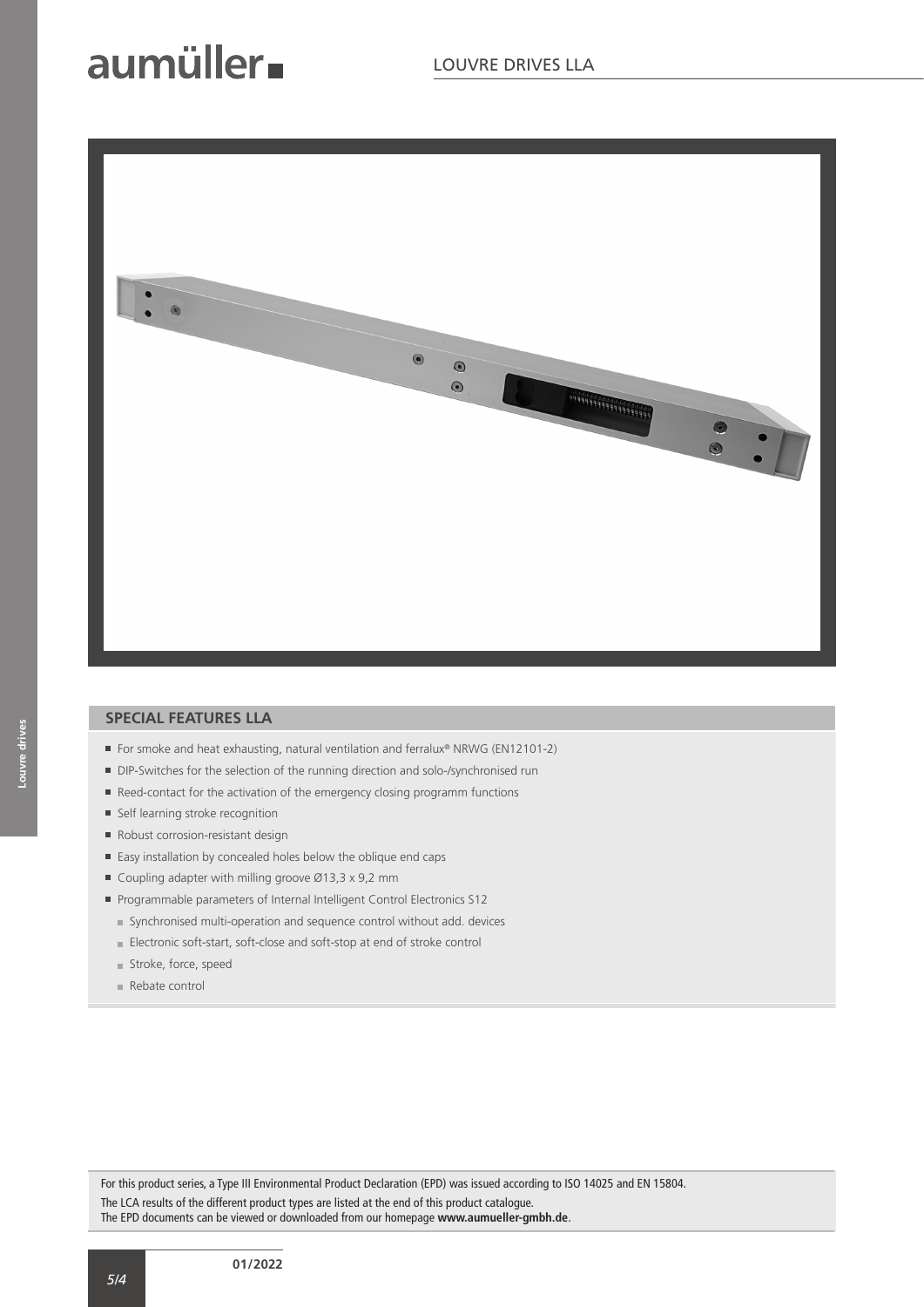# aumüller.

### Typical applications

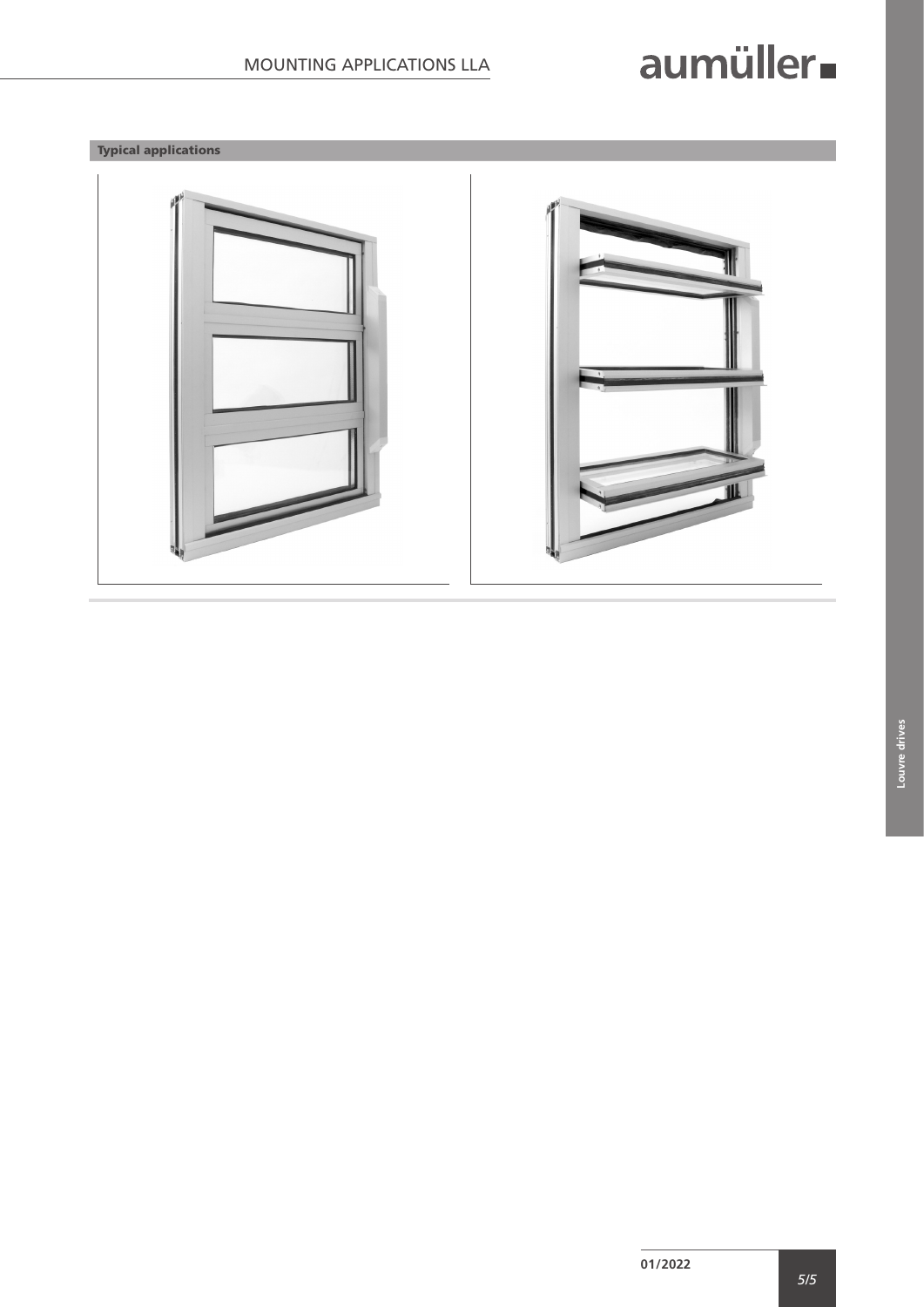### aumüller.

- Application: natural ventilation, RWA, ferralux®-NRWG
- Internal Intelligent Control Electronics S12
- Coupling adapter with double slot groove Ø13,3 x 9,2 mm
- *Options*
- Programmable synchronised run (max. 4 drives) and special functions
- **Programmable sequence control with locking drives (S3 / S12)**
- Customized stroke and coupling adapter on request



| <b>TECHNICAL DATA</b>     |                           |                                                          |  |  |  |  |  |
|---------------------------|---------------------------|----------------------------------------------------------|--|--|--|--|--|
| $U_{N}$                   | Rated voltage             | 24V DC (19 V  28 V)                                      |  |  |  |  |  |
| $\mathsf{I}_{\mathsf{N}}$ | Rated current             | LLA10: 0,6 A<br>LLA16: 0,9 A                             |  |  |  |  |  |
| $I_{A}$                   | Cut-off current           | LLA10: 1,0 A<br>LLA16: 1,2 A                             |  |  |  |  |  |
| $P_{N}$                   | Rated power               | LLA10: 15 W<br>LLA16: 22 W                               |  |  |  |  |  |
| DC                        | Duty cycle                | 5 cycles (ED 30 % - ON: 3 min./OFF: 7 min.)              |  |  |  |  |  |
|                           | Protection rating         | <b>IP 40</b>                                             |  |  |  |  |  |
| $\chi$                    | Ambient temperature range | $-5^{\circ}$ C $+60^{\circ}$ C                           |  |  |  |  |  |
| F <sub>2</sub>            | Pulling force max.        | LLA10: 1000 N<br>LLA16: 1600 N                           |  |  |  |  |  |
| $F_A$                     | Pushing force             | LLA10: 1000 N<br>LLA16: 1600 N                           |  |  |  |  |  |
| $F_{\rm H}$               | Pullout force             | 5000 N (fastening depended)                              |  |  |  |  |  |
|                           | Coupling adapter          | Polyamid PA6 with groove 13 x 22 x 8 mm                  |  |  |  |  |  |
|                           | Connecting cable          | non-halogen, grey $3 \times 1,0$ mm <sup>2</sup> , ~ 3 m |  |  |  |  |  |
|                           | Speed                     | $X_{.4,0}$ mm/s $\sum_{.4,0}$ mm/s                       |  |  |  |  |  |
| S                         | Stroke                    | $60 - 200$ mm                                            |  |  |  |  |  |
| L                         | Length                    | $s + 470$ mm<br>see order data                           |  |  |  |  |  |
|                           | Sound pressure level      | $\leq$ 70 dB (A)                                         |  |  |  |  |  |